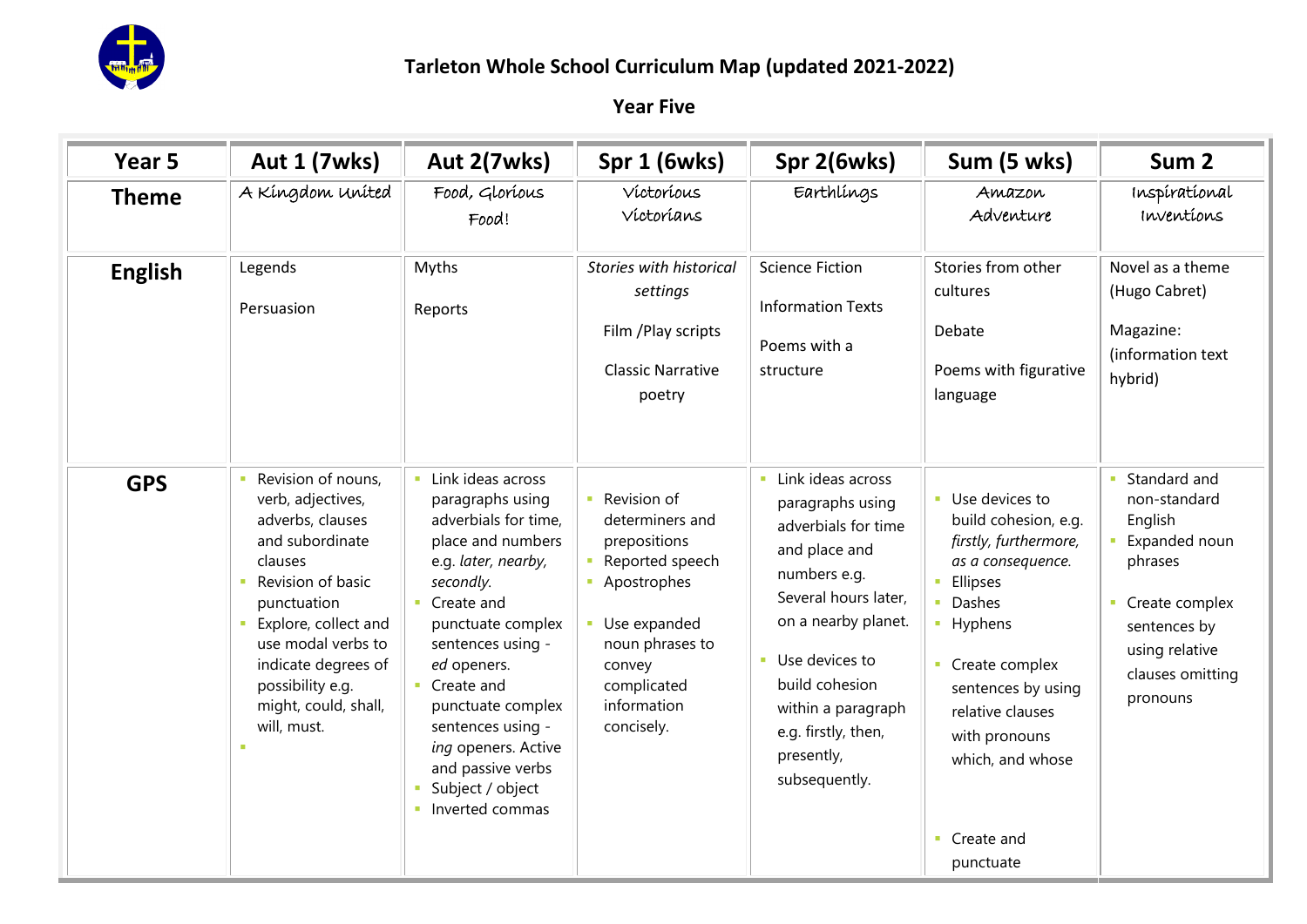

| <b>Reading</b><br><b>Texts</b> | <b>Beowulf</b>                                                                                                                                                                        | Odd and The Frost<br>Giant<br>Viking Boy<br><b>CO</b>                                                                                                                                                        | Oliver twist<br>The Highwayman                                                                                                                                                                                                                        | • Dashes and<br>brackets for<br>parenthesis<br>٠<br>• Time spinner<br>• Tuesday<br>• Cosmic                                                                                                                     | sentences using<br>simile starters<br>• The Great Kapok<br>Tree<br>The Shaman's<br>×.<br>Apprentice                                                                      | • Hugo Cabret                                                                                                                                                                                 |
|--------------------------------|---------------------------------------------------------------------------------------------------------------------------------------------------------------------------------------|--------------------------------------------------------------------------------------------------------------------------------------------------------------------------------------------------------------|-------------------------------------------------------------------------------------------------------------------------------------------------------------------------------------------------------------------------------------------------------|-----------------------------------------------------------------------------------------------------------------------------------------------------------------------------------------------------------------|--------------------------------------------------------------------------------------------------------------------------------------------------------------------------|-----------------------------------------------------------------------------------------------------------------------------------------------------------------------------------------------|
| <b>Maths</b>                   | Place value<br>(decimals)<br>Written $+$ and $-$<br>including problems<br>Geometry (angles)<br>Geometry and<br>measures<br>(perimeter)<br>Addition and<br>subtraction<br>(statistics) | Mental x and $\div$<br>(factors, multiples)<br>Division including<br>problems<br>Fractions<br>(compare, order,<br>equivalence)<br>Multiplication and<br>measures (area)<br>Statistics and<br>measures (time) | Place Value<br>Counting and<br>Negative<br><b>Numbers</b><br>Addition and<br>Subtraction<br>Mental and<br>Written<br>Multiplication<br>Measures (Length,<br>Mass and Capacity)<br>Geometry<br>(Reflection and<br>Translation)<br>Geometry<br>(Angles) | <b>Mental and Written</b><br>Division<br>2-D and 3-D Shape<br>Sorting<br>Calculating with<br>Fractions<br>Measures (Area and<br>Volume)<br><b>Statistics</b><br>Measures<br>Calculation<br>Assess and<br>Review | <b>Place Value Decimals</b><br>Fractions<br>Measures (Time) and<br><b>Statistics</b><br>Geometry<br>Addition and<br>Subtraction<br>Multiplication and<br><b>Division</b> | Place Value<br><b>Written Calculations</b><br>Fractions<br>Percentages<br><b>Measures</b><br>(Mass, Volume and<br>Capacity)<br>Area and<br>Volume of<br><b>Shapes</b><br>Assess and<br>Review |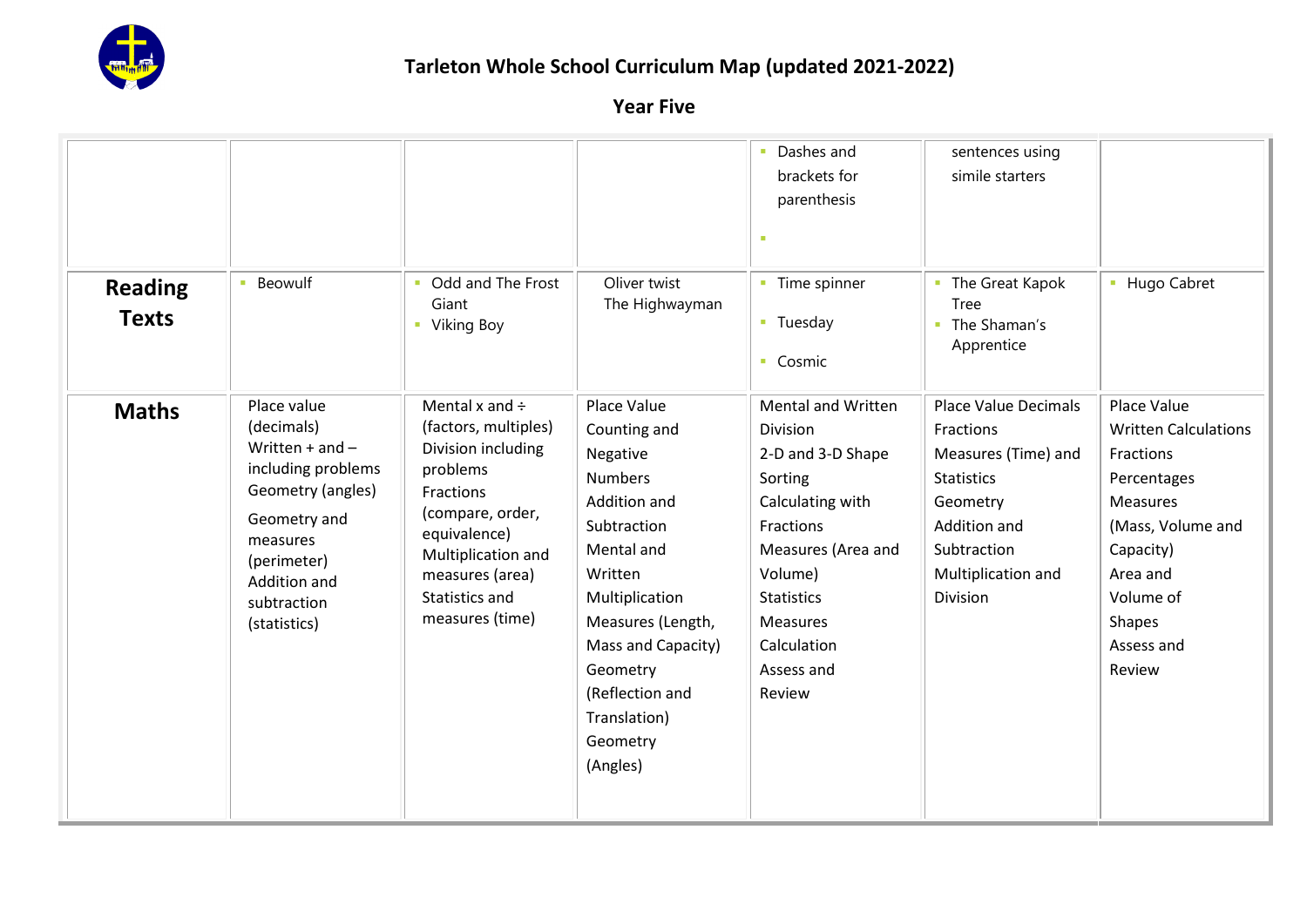

| <b>Science</b>   | <b>Material Properties</b>                                                                                                     | Materials-<br>reversible and<br>irreversible changes                                                            | <b>Forces and Falling</b><br>objects                                                                                                                                                                                                   | Earth and Space              | Life Cycles in animals<br>and plants                               | Animals including<br>humans - growth<br>and development of<br>humans PLUS<br>exercise and the<br>circulatory system |
|------------------|--------------------------------------------------------------------------------------------------------------------------------|-----------------------------------------------------------------------------------------------------------------|----------------------------------------------------------------------------------------------------------------------------------------------------------------------------------------------------------------------------------------|------------------------------|--------------------------------------------------------------------|---------------------------------------------------------------------------------------------------------------------|
| <b>Computing</b> | $CS$ – programming /<br>computational<br>thinking<br>E-safety                                                                  | $DL / CS -$<br>collaboration /<br>networking<br>E-safety                                                        | IT-modelling<br>E-safety                                                                                                                                                                                                               | IT-data handling<br>E-safety | IT-multimedia<br>E-safety                                          | $CS - programming$<br>E-safety                                                                                      |
| <b>History</b>   | British settlement by<br>Anglo Saxons and Scots                                                                                | The Viking and Anglo-<br>Saxon struggle for the<br>Kingdom of England to<br>the time of Edward the<br>Confessor | a study of an aspect or<br>theme in British history<br>that extends pupils'<br>chronological knowledge<br>beyond 1066<br>The Industrial Revolution                                                                                     |                              |                                                                    |                                                                                                                     |
| Geography        | Identify key human and<br>physical characteristics of<br>the UK and how they have<br>changed over time. (Anglo<br>Saxon towns. | World and local Food -<br>Where does world food<br>come from?                                                   | Victorians v current<br>Identify land use patterns of<br>the locality of their study and<br>how it has changed over<br>time.<br>Identify key human and<br>physical characteristics of the<br>UK and how they have<br>changed over time |                              | <b>Contrasting Region-</b><br>Amazon Basin, rainforests,<br>biomes | Study of human and<br>physical geography of a<br>region of the<br><b>North America</b>                              |
| Art              | Printing - Anglo Saxon<br>shields                                                                                              |                                                                                                                 | Lowry paintings                                                                                                                                                                                                                        |                              | Rainforest wire sculpture                                          |                                                                                                                     |
| <b>DT</b>        |                                                                                                                                | Food - design and make<br>bread for a purpose                                                                   |                                                                                                                                                                                                                                        | Design a cam toy             |                                                                    | Design a musical<br>instrument                                                                                      |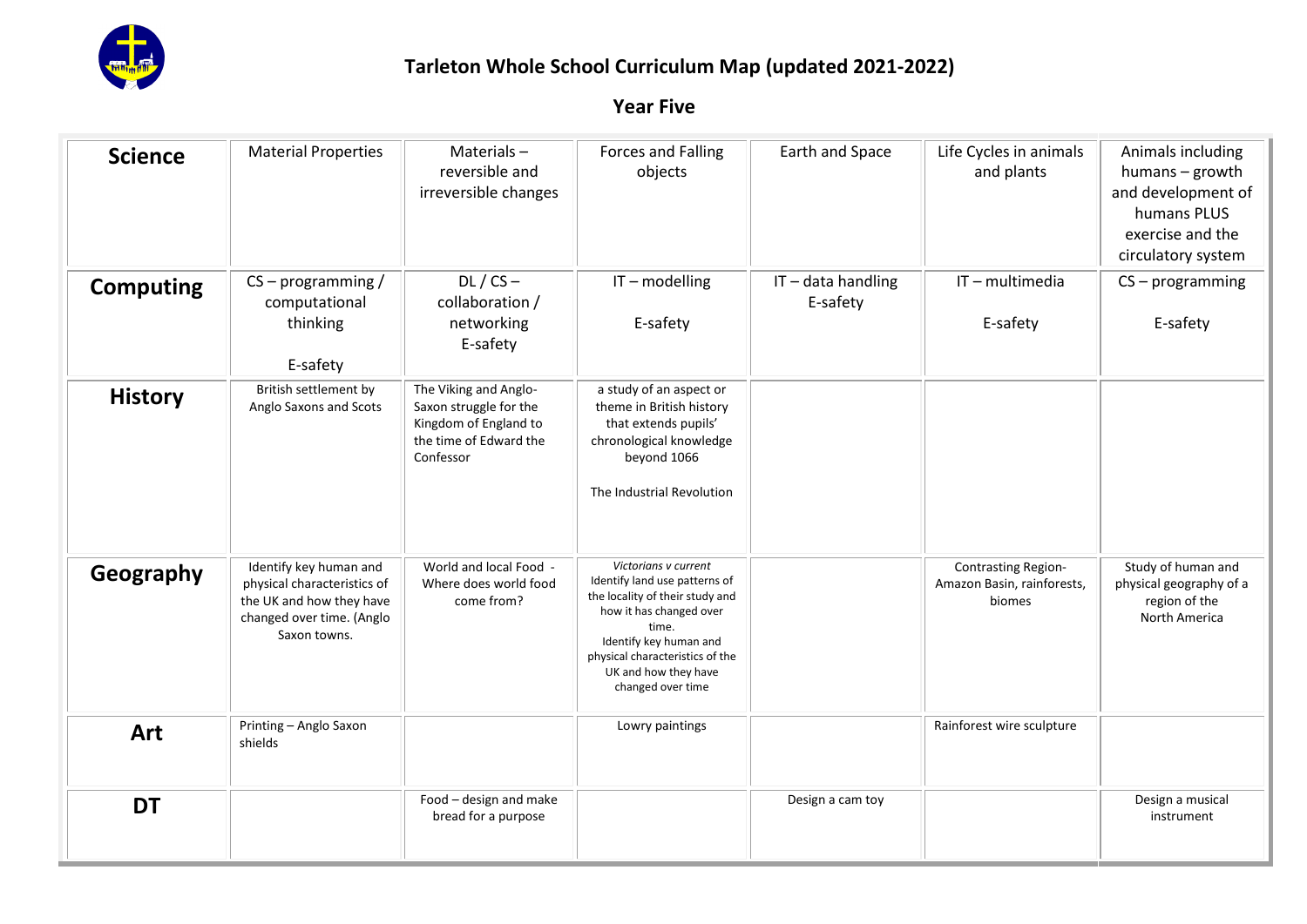

| <b>PE</b>                            | Gymnastics                                                               | <b>Net and Wall Games</b>                                                                 | Dance                                                         | <b>Striking and Fielding</b> | <b>Invasion Games</b>                  | <b>Striking and Fielding</b> |
|--------------------------------------|--------------------------------------------------------------------------|-------------------------------------------------------------------------------------------|---------------------------------------------------------------|------------------------------|----------------------------------------|------------------------------|
|                                      | Swimming                                                                 | <b>Swimming</b>                                                                           | Swimming                                                      | <b>Swimming</b>              | <b>Striking and Fielding</b>           | <b>Swimming</b>              |
| <b>Music</b>                         | <b>Traditional African Music</b>                                         | The Blues                                                                                 | Composition to represent<br>the festival of colour (<br>Holi) | Looping and re-mixing        | West African Music                     | <b>Musical Theatre</b>       |
| <b>RE</b>                            | <b>Fairness and Justice</b>                                              | <b>Fairness and Justice</b>                                                               | <b>Fairness and Justice</b>                                   | <b>Fairness and Justice</b>  | <b>Fairness and Justice</b>            | <b>Fairness and Justice</b>  |
| <b>And Class</b><br><b>Value</b>     | The Bible                                                                | Christmas                                                                                 | Jesus The Teacher                                             | Easter - Victory             | Women In the Old<br>Testament          | Death, Loss Hope             |
|                                      |                                                                          |                                                                                           |                                                               |                              |                                        |                              |
| <b>Multicultural</b><br><b>links</b> | Differences in the way<br>English and Spanish<br>people greet each other | Multicultural links with<br>food<br>Differences between<br>Spanish and English<br>schools |                                                               |                              | Multicultural links with<br>rainforest |                              |
| <b>PSHE</b>                          | Jigsaw<br>Being me in my world                                           | Jigsaw<br><b>Celebrating Difference</b>                                                   | Jigsaw<br>Dreams and Goals                                    | Jigsaw<br>Healthy Me         | Jigsaw<br>Relationships                | Jigsaw<br>Changing me        |
| Fairtrade/Eco                        |                                                                          | ■ Fair Trade $-$ link<br>to food topic                                                    |                                                               |                              | Eco - link to deforestation            |                              |